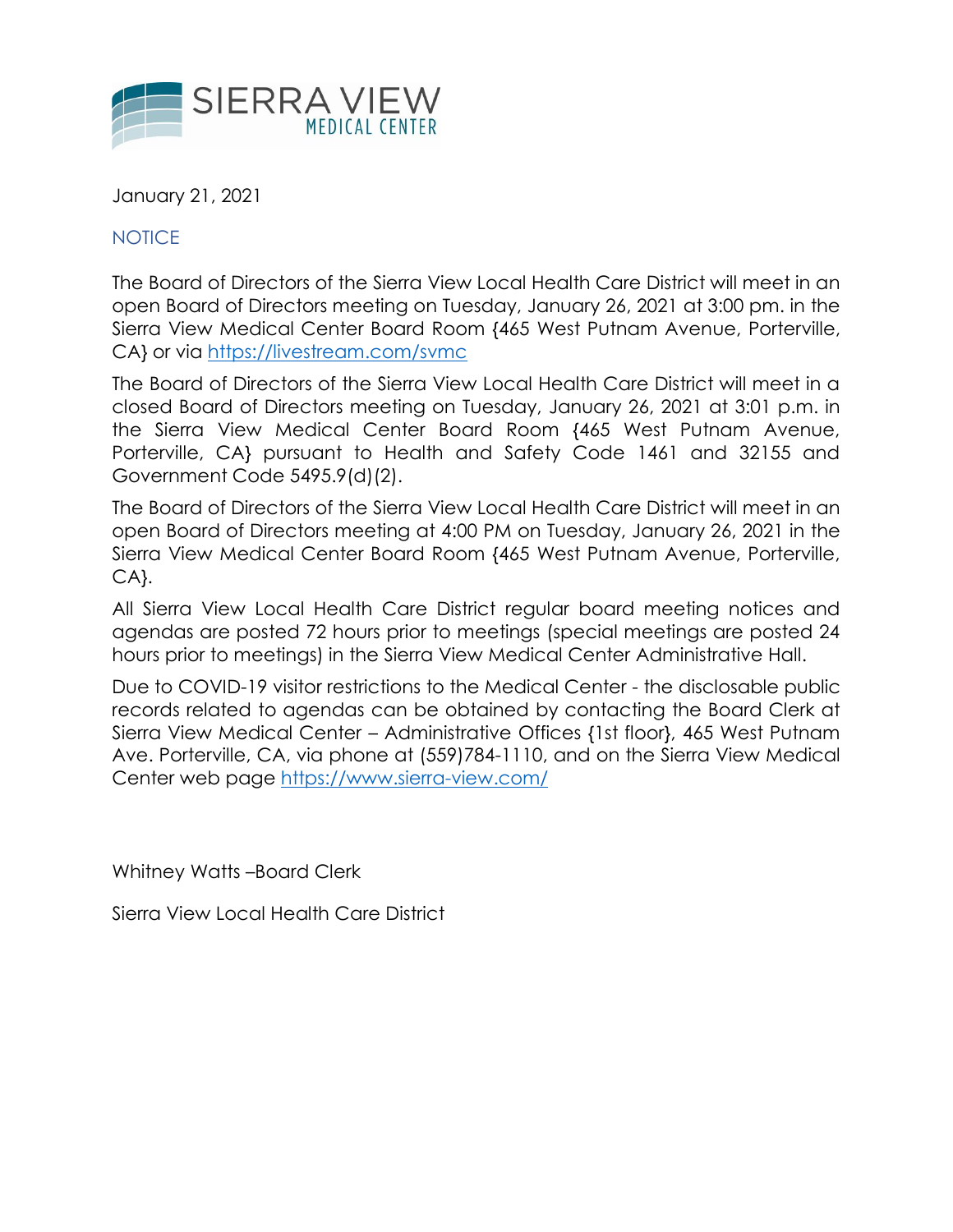

# *SIERRA VIEW LOCAL HEALTH CARE DISTRICT BOARD OF DIRECTORS MEETING 465 West Putnam Avenue, Porterville, CA – Board Room*

### *AGENDA January 26, 2021*

### **OPEN SESSION AGENDA (3:00 P.M.)**

The Board of Directors will call the meeting to order at 3:00 P.M. via Livestream, at which time the Board of Directors will move to Closed Session regarding the items listed under Closed Session. The public meeting will reconvene at 4:00 P.M. via Livestream: <https://livestream.com/svmc>

#### **I. Call to Order**

#### **II. Approval of Agendas**

*Recommended Action:* Approve/Disapprove the Agenda as Presented/Amended

The Board Chairman will limit each presentation so that the matter may be concluded in the time allotted. Upon request of any Board member to extend the time for a matter, either a Board vote will be taken as to whether to extend the time allotted or the chair may extend the time on his own motion without a vote.

#### **III. Adjourn Open Session and go into Closed Session**

#### **CLOSED SESSION AGENDA (3:01 P.M.)**

As provided in the Ralph M. Brown Act, Government Code Sections 54950 et seq., the Board of Directors may meet in closed session with members of the staff, district employees and its attorneys. These sessions are not open to the public and may not be attended by members of the public. The matters the Board will meet on in closed session are identified on the agenda or are those matters appropriately identified in open session as requiring immediate attention and arising after the posting of the agenda. Any public reports of action taken in the closed session will be made in accordance with Gov. Code Section 54957.1

#### **IV. Closed Session Business**

- A. Pursuant to Gov. Code Section 54956.9, Conference with Legal Counsel about recent work product (b)(1) and (b)(3)(F): significant exposure to litigation; privileged communication (Time Limit – 15 minutes)
- B. Pursuant to Evidence Code Sections 1156 and 1157.7; Health and Safety Code Section 32106(b): Chief of Staff Report (Time Limit – 15 minutes)
- C. Pursuant to Evidence Code Sections 1156 and 1157.7; Health and Safety Code Section 32106(b):
	- 1. Evaluation Quality of Care/Peer Review/Credentials (Time Limit 5 minutes)
	- 2. Quality Division Update (Time Limit 5 minutes)
- D. Pursuant to Gov. Code Section 54962; Health and Safety Code Section 32106(b): Discussion Regarding Trade Secrets, Pertaining to Service (1 Item) Estimated Date of Disclosure – January 2023 (Time Limit – 20 minutes)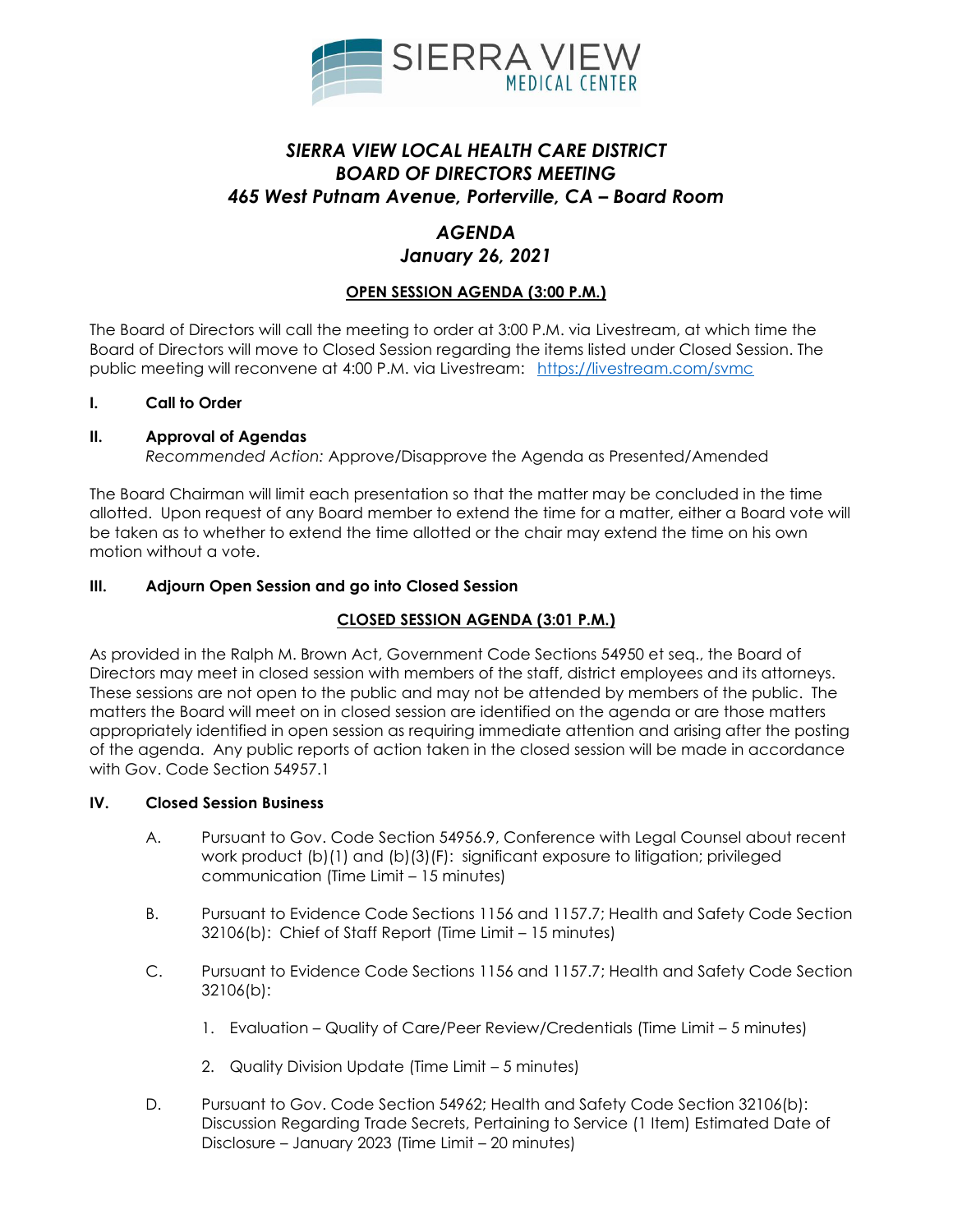

To the extent items on the Closed Session Agenda are not completed prior to the scheduled time for the Open Session to begin, the items will be deferred to the conclusion of the Open Session Agenda.

### **V. Adjourn Closed Session and go into Open Session**

### **OPEN SESSION AGENDA (4:00 P.M.)**

#### **VI. Closed Session Action Taken**

Pursuant to Gov. Code Section 54957.1; Action(s) to be taken Pursuant to Closed Session **Discussion** 

- A. Conference with Legal Counsel about recent work product *Recommended Action*: Information only; no action taken
- B. Chief of Staff Report *Recommended Action*: Information only; no action taken
- C. Quality Review
	- 1. Evaluation Quality of Care/Peer Review/Credentials *Recommended Action*: Vote to Approve/Disapprove
	- 2. Quality Division Update *Recommended Action*: Information only; no action taken
- D. Discussion Regarding Trade Secret (1 Item) *Recommended Action*: Information only; no action taken

#### **VII. Public Comments**

Pursuant to Gov. Code Section 54954.3 - NOTICE TO THE PUBLIC - At this time, members of the public may comment on any item not appearing on the agenda. Under state law, matters presented under this item cannot be discussed or acted upon by the Board at this time. For items appearing on the agenda, the public may make comments at this time or present such comments when the item is called. Any person addressing the Board will be limited to a maximum of three (3) minutes so that all interested parties have an opportunity to speak with a total of thirty (30) minutes allotted for the Public Comment period. At all times, please state your name and address for the record.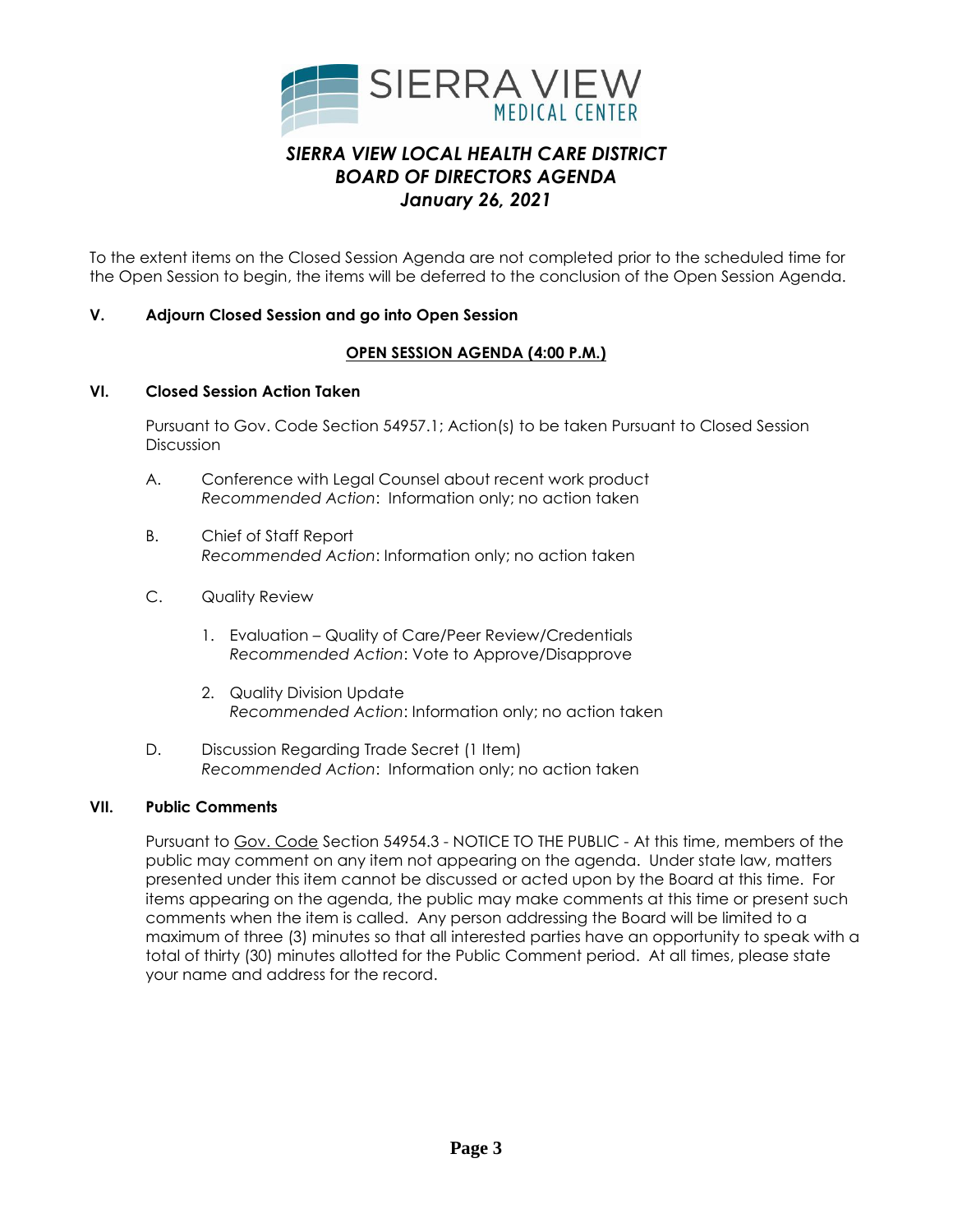

#### **VIII. Consent Agenda**

Background information has been provided to the board on all matters listed under the Consent Agenda, and these items are considered to be routine by the Board. All items under the Consent Agenda are normally approved by one motion. If discussion is requested by any Board member(s) or any member of the public on any item that item may be removed from the Consent Agenda, if separate action is required and moved to the Business Agenda.

#### **Medical Staff Policies/Procedures/Protocols/Plans**

#### A. **Policies**

- 1. Anticoagulation Policy
- 2. CT and MRI Contrast Protocols
- 3. Computerized Provider Entry (CPOE)
- 4. Counts of Instruments, Sponges, and Sharps
- 5. Multiple Specimen Collections
- 6. Processing of Medication Orders and Dispensing of Medications
- 7. Proper Labeling of Specimen Tubes
- 8. Quality Management Blood Bank
- 9. Temporary Privileges

#### **Hospital Policies/Procedures/Protocols/Plans**

#### B. **Policies**

- 1. Blood Drawing Outpatient Surgery
- 2. Compliance Education and Training
- 3. Compliance Issue Reporting
- 4. Compliance Quarterly Report
- 5. Compliance Reviews and Assessments
- 6. Compliance Program Plan
- 7. Correction of Errors Related to Government Reimbursement
- 8. Credit Balances Medi Cal Traditional Accounts
- 9. Educational Needs Assessment
- 10. Financial Clearance Policy
- 11. Hazardous Materials and Waste Management Plan
- 12. Identification and Process for Receiving Regulatory Inspectors
- 13. Information Technology Equipment Management and Acquisition
- 14. Medicare 72 Hour Rule
- 15. Non-monetary Compensation and Medical Staff Incidental Benefits
- 16. Outpatient Clinic Examination Treatment of Disrobed Patient
- 17. Physical and Speech Therapy Medical Records Storage and Safe Keeping
- 18. Providing a Safe Environment
- 19. Solicitation and Distribution of Literature
- 20. Specialty Intraocular Lens Patient Responsibility
- 21. Standards of Care Professional Nursing Performance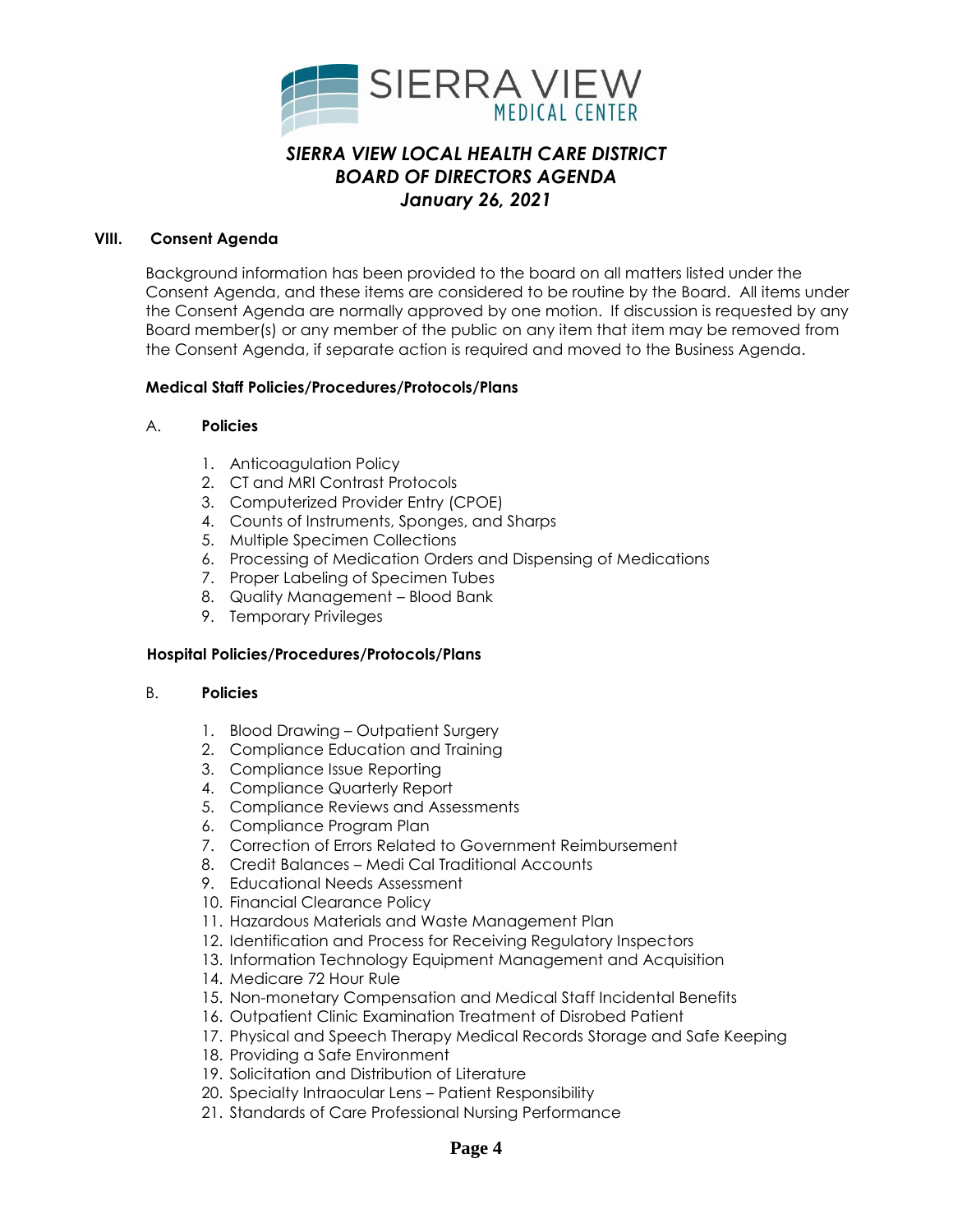

- 22. Statement of Responsibility of the Medical Director
- 23. Transport of Biohazard Specimens to the Clinical Laboratory
- 24. Urology Clinic Appointment Process
- 25. Urology Clinic Business Hours

*Recommended Action*: Approve Consent Agenda as presented. (Time Limit – 5 minutes)

### **IX. Approval of Minutes**

A. **December 15, 2020 Minutes of the Regular Meeting of the Board of Directors** *Recommended Action:* Approve/Disapprove December 15, 2020 Minutes of the Regular Meeting of the Board of Directors

#### **X. Hospital CEO Report**

*Recommended Action*: Information only; no action taken

#### **XI. Business**

A. **Appointments: Food and Dietetic Services Director, Infection Control Officer, Environmental Safety/Security Officer, and Patient Safety Officer** *Recommended Action*: Appoint Food and Dietetic Services Director, Infection Control

Officer, Environmental Safety/Security Officer, and Patient Safety Officer (Time Limit – 5 minutes)

#### B. **December 2020 Financials**

*Recommended Action*: Approve/Disapprove December 2020 Financials (Time Limit – 5 minutes)

C. **COVID 19 Update**

*Recommended Action*: Information only; no action taken (Time Limit – 10 minutes)

#### D. **Nursing Education**

*Recommended Action*: Information only; no action taken (Time Limit – 10 minutes)

#### E. **Board of Directors Meeting Time**

*Recommended Action:* Approve/Disapprove Amending the Bylaw 5.2.1 Board of Directors Meeting Time, currently set at 3:00pm (Time Limit – 5 minutes)

F. **Board of Directors Subcommittees** 

Recommended Action: Approve/Disapprove re-establishment of Board of Directors Subcommittees with Board Members and Community Members (Time Limit – 10 minutes)

#### G. **Water Grant Opportunities**

*Recommended Action:* Information only; no action taken (Time Limit – 10 minutes)